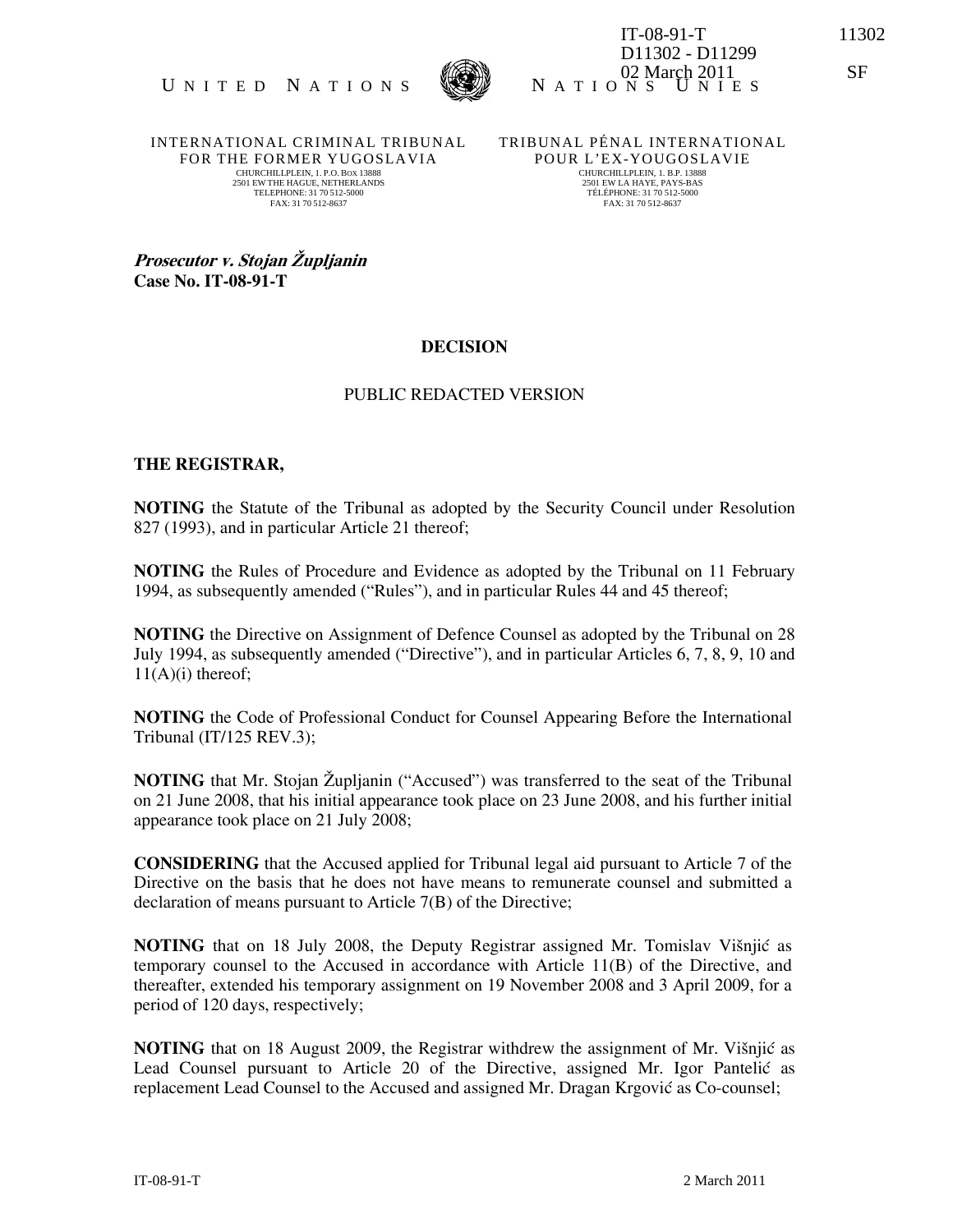CONSIDERING that on 31 March 2010, the Accused requested the Registry to exchange the positions of his counsel and thereafter, both Mr. Pantelić and Mr. Krgović requested to exchange positions on the Accused's defence;

NOTING that on 23 July 2010, the Deputy Registrar withdrew the assignment of Mr. Pantelić as Lead Counsel, assigned Mr. Krgović as replacement Lead Counsel to the Accused and reassigned Mr. Pantelić as Co-counsel;

CONSIDERING that pursuant to Article 10(A) of the Directive, the eligibility of an accused for legal aid is determined by taking into account "means of all kinds of which he has direct or indirect enjoyment or freely disposes, including but not limited to direct income, bank accounts, real or personal property, pensions, and stocks, bonds, or other assets held, but excluding any family or social benefits to which he may be entitled", that "in assessing such means, account shall also be taken of the means of the spouse of a suspect or accused, as well as those of persons with whom he habitually resides", and that "account may also be taken of the apparent lifestyle of a suspect or accused, and of his enjoyment of any property, movable or immovable, and whether or not he derives income from it";

CONSIDERING that the Registry determines the eligibility of an accused for legal aid in accordance with Article 10 of the Directive and the "Registry Policy for Determining the Extent to which an Accused is able to Remunerate Counsel" ("Registry Policy");

NOTING that under the Registry Policy, the Registry first determines the disposable means of an applicant for legal aid and then deducts from the disposable means the estimated living expenses of the Accused, his family and dependents during the estimated period in which the applicant will require representation before the Tribunal, the amount remaining being the contribution to be made by the applicant to the costs of his defence;

CONSIDERING that the Registry has examined the information provided by the Accused in his declaration of means and has completed an inquiry into the Accused's means pursuant to Article 10(A) of the Directive;

**CONSIDERING** that the Accused owns a dwelling in [REDACTED], which is used as principal family home for the Accused and the persons he habitually resides with and that [REDACTED] of equity can be included in the Accused's disposable means for the purpose of calculating the Accused's ability to remunerate counsel;

**CONSIDERING** that the persons with whom the Accused habitually resides own a company in [REDACTED], which is not operating since 2007 and has outstanding liabilities of [REDACTED];

**CONSIDERING** that the persons with whom the Accused habitually resides are further encumbered with [REDACTED];

**CONSIDERING** that the Accused currently receives a monthly pension of [REDACTED], which is benefited to [REDACTED];

**CONSIDERING** that the Accused's spouse does receive a monthly income of [REDACTED];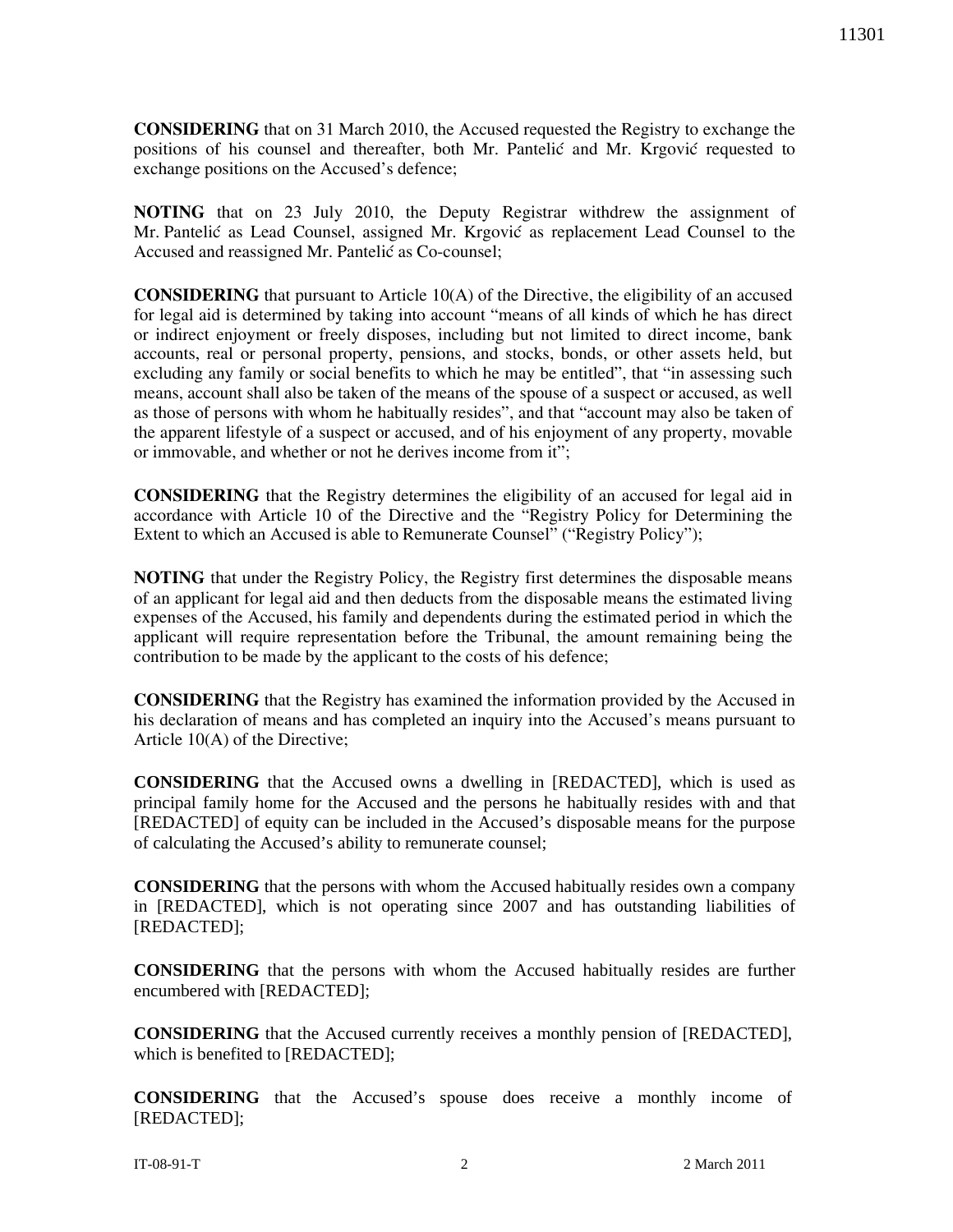## **CONSIDERING** that the Accused's [REDACTED];

**CONSIDERING** that the Accused's father receives a monthly pension of [REDACTED];

**CONSIDERING** that neither the Accused nor any person with whom he habitually resides do receive any additional financial assistance from the Government of Republika Srpska, Bosnia and Herzegovina;

CONSIDERING that the total income of the Accused, his spouse and the persons with whom he habitually resides are included in the Accused's disposable means in accordance with Article 8(B) of the Directive and Section 7 of the Registry Policy;

CONSIDERING that in accordance with the Registry Policy, the estimated living expenses of the Accused and the persons with whom he habitually resides during the estimated period in which the Accused will require Tribunal-paid representation are deducted from his disposable means which are further decreased for any pending liabilities, the amount remaining being the contribution to be made by the Accused to his defence costs;

CONSIDERING that in determining the extent to which the Accused is able to remunerate counsel, the Registry applies the formula in Section 11 of the Registry Policy, which reads:

## $DM = ELE = C$

Where:

DM represents an applicant's disposable means as calculated under Sections 5-8 of the Registry Policy;

ELE represents the estimated living expenses of an applicant, his spouse, his dependants and the persons with whom he habitually resides as calculated under Section 10 of the Registry Policy; and

C represents the contribution to be made by an applicant to his defence.

**CONSIDERING** that in applying the formula  $DM - ELE = C$ , the Registry is satisfied that the Accused does not have any means available to him to pay for the costs of his defence before the International Tribunal;

CONSIDERING that the Registry has examined the information provided by the Accused in his declaration of means and has completed an inquiry into the Accused's means pursuant to Article 10(A) of the Directive;

CONSIDERING that the Registry is satisfied that the Accused does not have any means available to him to pay for the costs of his defence before the International Tribunal;